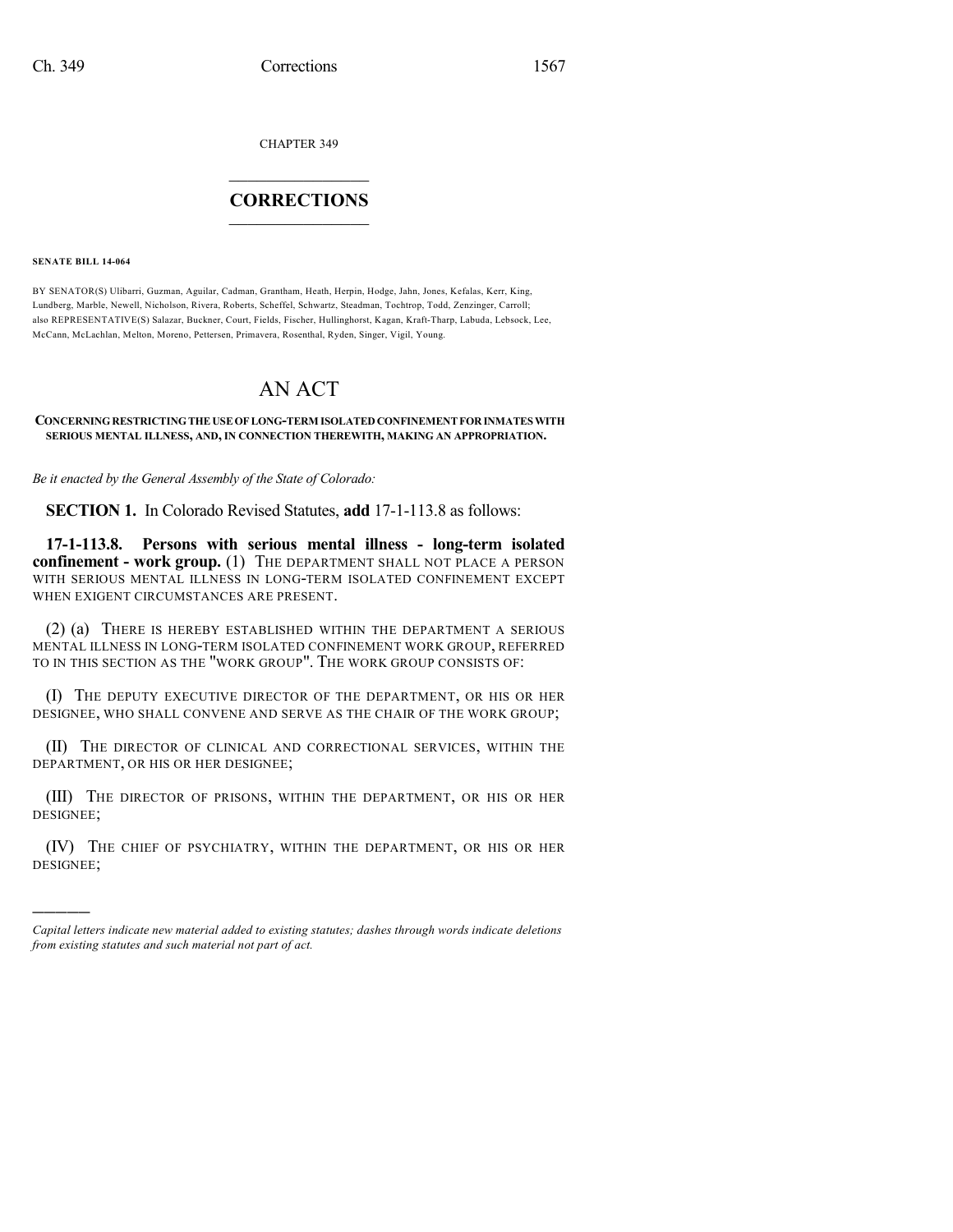(V) THE DIRECTOR OF BEHAVIORAL HEALTH,WITHIN THE DEPARTMENT,OR HIS OR HER DESIGNEE;

(VI) TWO REPRESENTATIVES FROM A NONPROFIT PRISONERS' RIGHTS ADVOCACY GROUP, ONE WHO IS APPOINTED BY THE SPEAKER OF THE HOUSE OF REPRESENTATIVES AND ONE WHO IS APPOINTED BY THE PRESIDENT OF THE SENATE; AND

(VII) TWO MENTAL HEALTH PROFESSIONALS INDEPENDENT FROM THE DEPARTMENT WITH PARTICULAR KNOWLEDGE OF PRISONS AND CONDITIONS OF CONFINEMENT, ONE WHO IS APPOINTED BY THE SPEAKER OF THE HOUSE OF REPRESENTATIVES AND ONE WHO IS APPOINTED BY THE PRESIDENT OF THE SENATE.

(b) (I) THE WORK GROUP SHALL ADVISE THE DEPARTMENT ON POLICIES AND PROCEDURES RELATED TO THE PROPER TREATMENT AND CARE OF OFFENDERS WITH SERIOUS MENTAL ILLNESS IN LONG-TERM ISOLATED CONFINEMENT,WITH A FOCUS ON PERSONS WITH SERIOUS MENTAL ILLNESS IN LONG-TERM ISOLATED CONFINEMENT.

(II) THE WORK GROUP HAS THE POWER TO REQUEST, ON A PERIODIC BASIS, INFORMATION AND DATA FROM THE DEPARTMENT ON THE STATUS OF THE DEPARTMENT'S WORK ON THE SUBJECT MATTER OF THE WORK GROUP.

(c) THE CHAIR OF THE WORK GROUP SHALL CONVENE THE WORK GROUP'S FIRST MEETING NO LATER THAN JULY 1,2014, AND THE WORK GROUP MUST MEET AT LEAST SEMI-ANNUALLY THEREAFTER. THE CHAIR SHALL SCHEDULE AND CONVENE THE WORK GROUP'S MEETINGS.

(d) THE CHAIR SHALL PROVIDE THE WORK GROUP WITH QUARTERLY UPDATES ON THE DEPARTMENT'S POLICIES RELATED TO THE WORK GROUP'S SUBJECT AREA.

**SECTION 2. Appropriation.** (1) In addition to any other appropriation, there is hereby appropriated, out of any moneys in the general fund not otherwise appropriated, to the department of corrections, for the fiscal year beginning July 1,  $2014$ , the sum of \$1,565,025 and 24.0 FTE, or so much thereof as may be necessary, to be allocated for the implementation of this act as follows:

(a) \$144,142 for health, life, and dental to be allocated to the executive director's office subprogram;

(b) \$2,439 for short term disability to be allocated to the executive director's office subprogram;

(c) \$44,343 for amortization equalization disbursement to be allocated to the executive director's office subprogram;

(d) \$41,572 for supplemental amortization equalization disbursement to be allocated to the executive director's office subprogram;

(e) \$600 for operating expenses to be allocated to the inspector general subprogram;